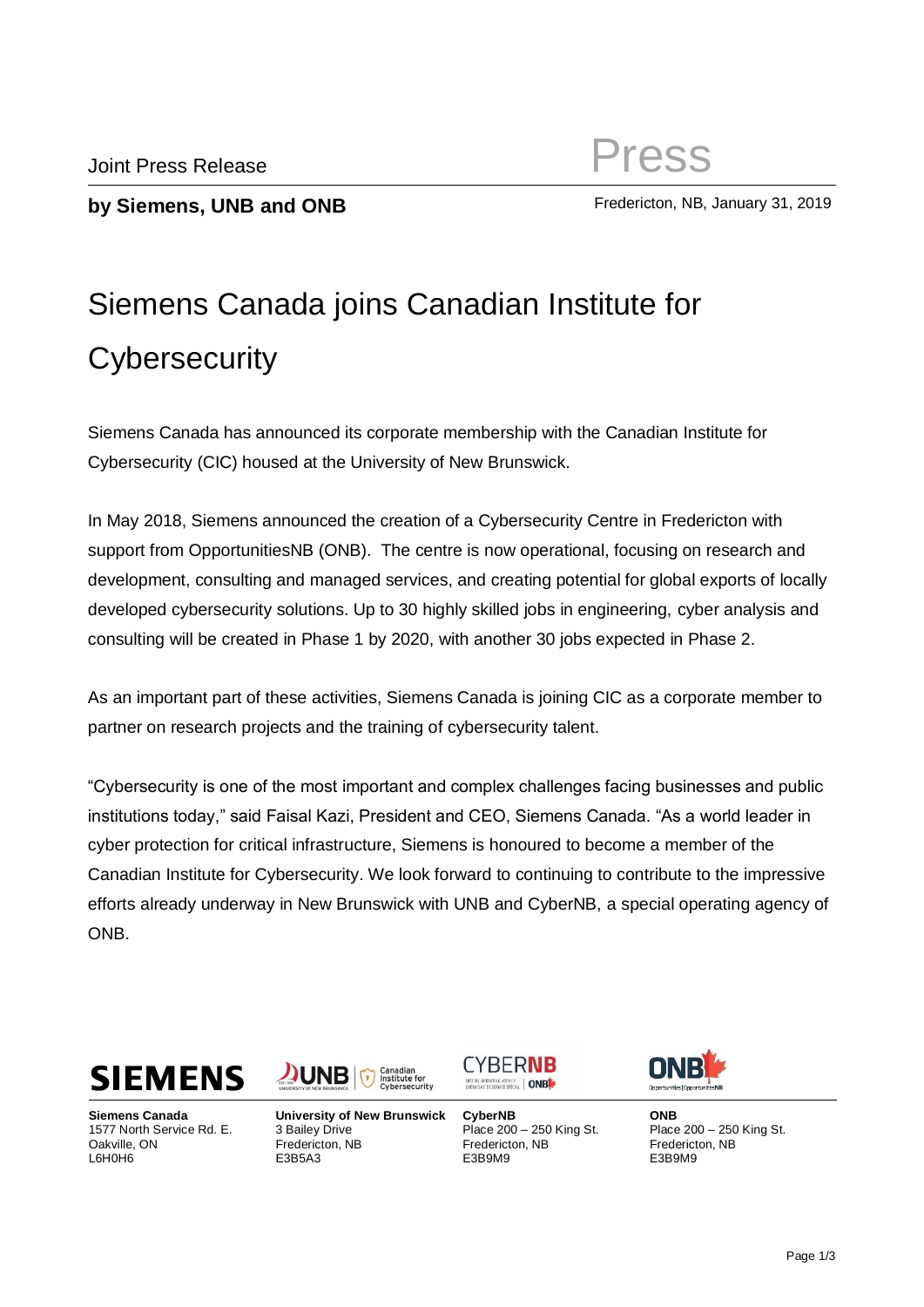In the era of hyper-connectivity, cybersecurity labour shortage is a mounting concern. The Global Information Security Workforce Study reports we are on pace to reach a cybersecurity workforce gap of 1.8 million by 2022. This gap is concerning as cybercrime damages are forecasted to cost close to \$600 billion USD, nearly one per cent of global GDP, each year.

Cybersecurity innovation relies on strategic industry partners like Siemens and CIC working together to vigilantly protect critical infrastructures and defend the ever-changing cybersecurity landscape.

"The Canadian Institute for Cybersecurity at UNB will work in partnership with Siemens' team of technical staff and researchers to develop robust and practical cutting-edge cyber security and privacy technologies. Partnerships like these will propel New Brunswick as a global leader in cybersecurity," said Dr. Ali Ghorbani, Director of the Canadian Institute for Cybersecurity and Tier 1 Canada Research Chair in Cybersecurity at UNB.

"New Brunswick is well positioned as a leader in cybersecurity with the Canadian Institute for Cybersecurity located at the University of New Brunswick and a strong group of corporate partners coming on board," affirmed The Honourable Mary Wilson, Minister of Economic Development and Small Business and Minister responsible for OpportunitiesNB. "Their commitment to developing the skills and knowledge sets essential in critical infrastructure protection, right here in New Brunswick, creates a solid foundation for continued growth in this sector."

Siemens will provide valuable resources for CIC to recruit and train highly qualified cybersecurity experts who will lead discoveries and build cybersecurity solutions that protect our society and economy against costly cyberattacks. Recognizing the evolution of the fast-changing cybersecurity discipline, CIC and the faculty of computer science at UNB will offer a career-focused master's program in cybersecurity.

The Canadian Institute for Cybersecurity at the University of New Brunswick is a comprehensive multidisciplinary training, research and development, and entrepreneurial unit. It operates in close collaboration with researchers in the social sciences, business, computer science, engineering, law, and science, and other national and international centres of excellence such as the Siemens Cybersecurity Centre.